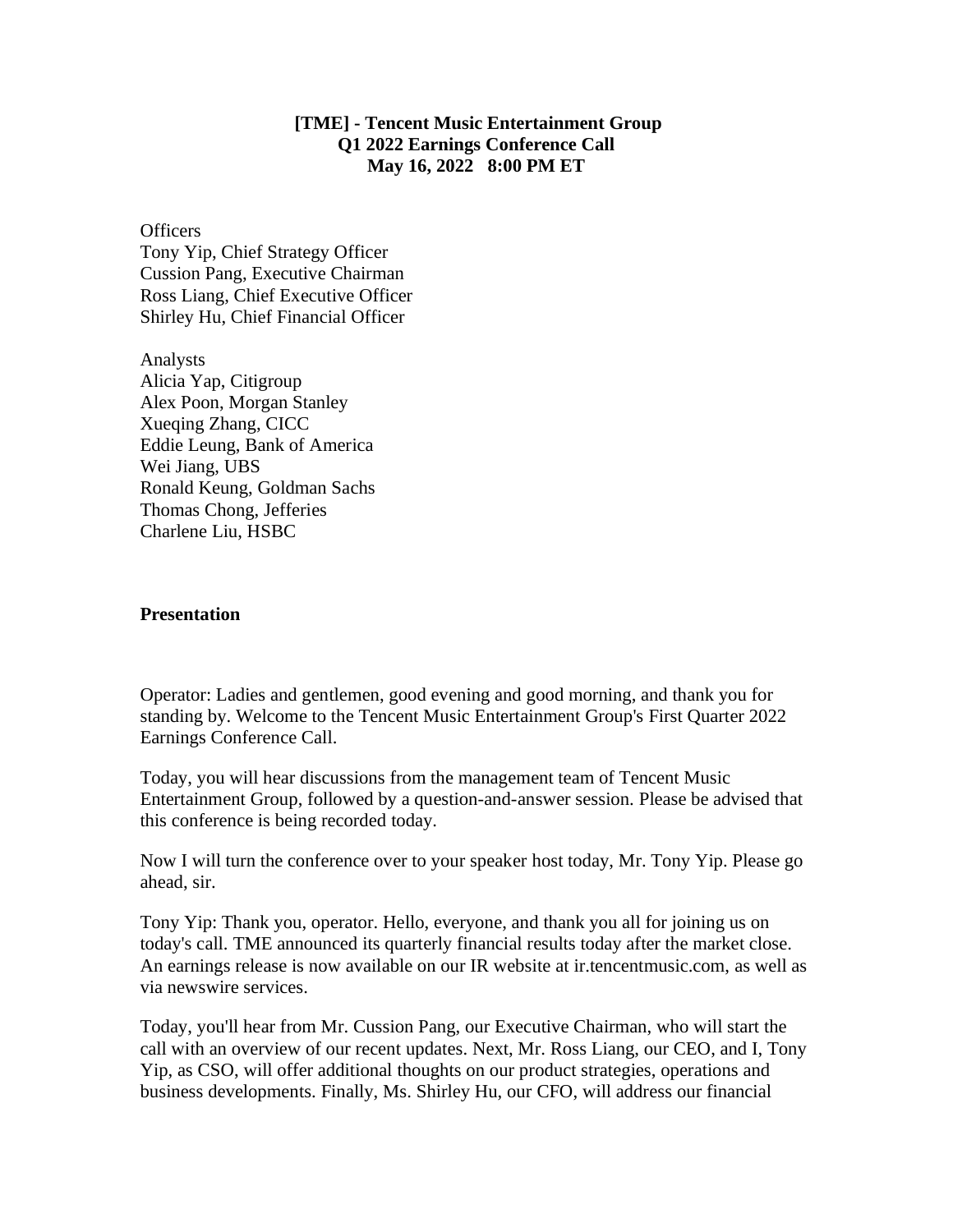results before we open the call for questions.

Before we continue, I refer you to our safe harbor statement in our earnings press release, which applies to this call, as we will make forward-looking statements. Please also note that the company will discuss non-IFRS measures today, which are more thoroughly explained and reconciled to the most comparable measures reported under the IFRS in the company's earnings release and filings with the SEC. You are reminded that such non-IFRS measures should not be viewed in isolation, or as an alternative to the equivalent IFRS measure. The other non-IFRS measures are not uniformly defined by all companies, including those in the same industry.

With that, I'm pleased to turn over the call to Cussion, Executive Chairman of TME. Cussion?

Cussion Pang: Thank you, Tony. Hello, everyone, and thank you for joining our call today. In an era of increasing entertainment choices amid an evolving market landscape, a sustained competitive advantage is awarded to those who offer users a differentiated experience. With this in mind, in the first quarter of 2022, we continued to build new professional and personal use cases and interactions around our dual engine content-andplatform strategy, as well as expand our efforts to augment the scale and fortify the quality and competitiveness of our music catalog.

Meanwhile, we strove to enhance user experience through innovations built on our 4 pillars of music entertainment, namely, listen, watch, sing and play, driving momentum for our long-term success and promoting the healthy development of the music industry. First and foremost, we remain committed to energizing original content production, leveraging our technology-driven production capabilities and strength in mobilizing promotional resources.

The benefits of our overall content ecosystem are increasingly manifest. With our Xingyao Plan (Speaking foreign language) and Galaxy Plan (Speaking foreign language), we empowered original content production, leveraging a technology-driven solution to add value across demo and singer discovery throughout the production, distribution and promotion phases of these original works.

Our high hit rate for original content blockbusters is supported by our middleware platform, which integrates, first, algorithm-driven screening of lyrics, songs and demos; second, AI voice-matching capability built upon a stored library of hundreds and thousands of voices; and third, a targeted promotion system based on real-time data analysis to help artists and songs reach the right audience and go viral.

Empowered by these advanced technologies, our artists have created quality pieces as well as trendy ones, serving a wide range of users' tastes. Notable standouts in the first quarter include Mirage (Speaking foreign language) by San Shu and Drown (Speaking foreign language) by Chuan Qing, two sweeping successes that topped multiple music charts and both achieved peak daily streams in excess of 13 million.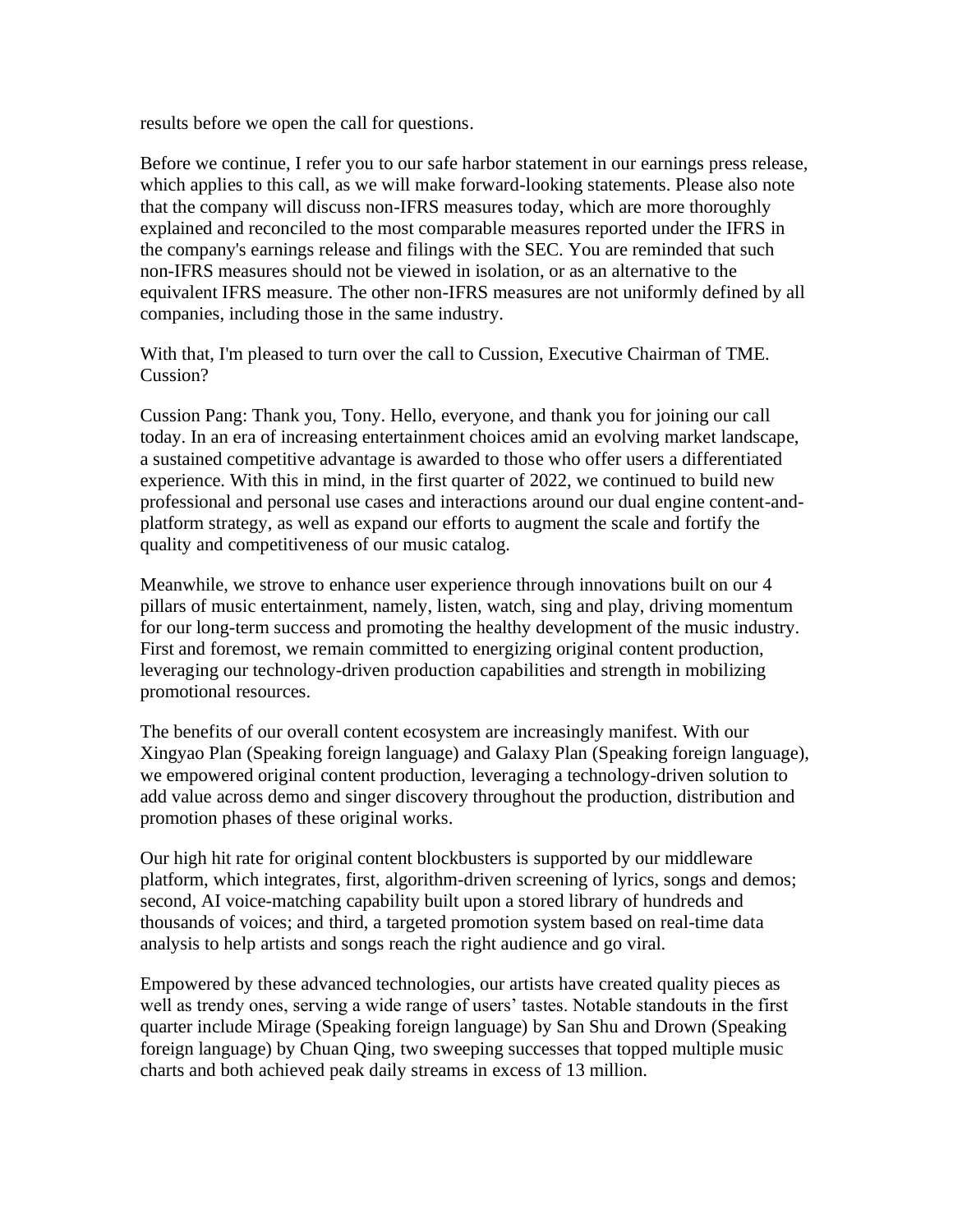Meanwhile, we continued to refine our original content catalog, focusing on key verticals such as gaming, Chinese Ancient Style and pop music. In the first quarter, we collaborated with Tencent Games' popular titles, including PUBG Mobile (Speaking foreign language), Honor of Kings (Speaking foreign language), League of Legends: Wild Rift (Speaking foreign language) and several more, to produce original themed music content. These songs by leading artists such as Hua Chenyu, Chen Linong, Mao Buyi and Z.TAO, have made their way to the top of various music charts, and have also been embedded with the sales of ads and game props, further driving our revenues.

What's more, an inspirational Chinese Ancient Style hit song Flying Snow (Speaking foreign language) became the background music of choice for many official media outlets during the Beijing Winter Olympics, generating tremendous social media buzz of over 2 billion views and catapulting it to the top of TME's 12 music charts.

Moreover, our Tencent Musician Platform continues to provide systematic support for musicians, enabling us to partner with musicians at any stage and in all aspects of their careers to provide a launch pad for more musicians to showcase their talent, passion and music for the broadest possible audience.

We have been making resolute efforts to optimize and upgrade Tencent Musician Platform's all-round services for musicians, so that being active on our platform becomes not only a preference, but also a habit for creators. For starters, in the first quarter, we launched a brand-new behind-the-scenes music production service, with an initial group of over 50 industry well-known professionals and more than 100,000 creators who are well versed in music composition, mixing, recording, and more joining the roster to provide our musicians with production support.

Additionally, we have strengthened our platform infrastructure to support musicians with a customized self-service productivity toolkit to analyze data, host concerts and manage their artwork catalog, profile page, and photo albums. Taken together, these tools empower musicians to create and promote their works more efficiently and reach a higher audience, ultimately helping to build a constructive and active musician ecosystem.

Second, the Tencent Musician Platform motivates musicians with an array of creative scenarios and rich promotion resources, both on-and offline, helping them break through to a larger audience. Aided by our platform's toolkit, Liu Shuang's Rose Thief (Speaking foreign language), climbed to the upper top echelons of the trending chart with cumulative social media buzz reaching over 200 million views.

Our diverse promotions for the singer and the song included top variety shows like The Treasured Voice (Speaking foreign language), online joint activities with TMELAND and Weixin Video Accounts, offline stages such as our Tencent Music Entertainment Awards, TMEA, and the Force Stage (Speaking foreign language), as well as a handful of offline brand-sponsored events, providing additional opportunities for Liu Shuang to shine and unlock his potential.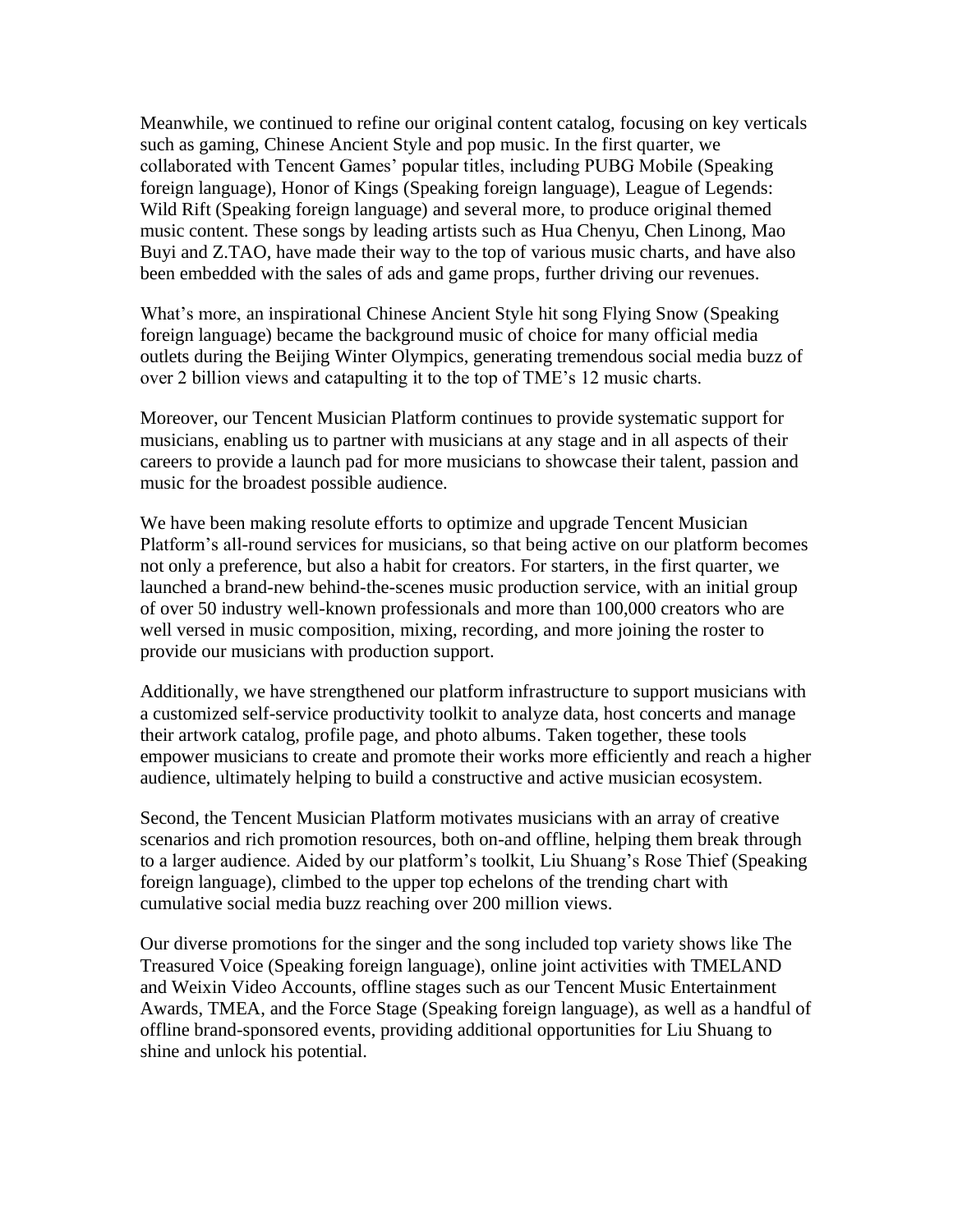We have established the sustainability and diverse monetization models for musicians, which help them earn a better living while focusing on honing their craft. To this end, we distributed over RMB200 million from our platform to musicians during the past 12 months, supporting a new generation of indie musicians as they propel the industry forward.

Enriching our content library and building our presence across a multitude of music verticals to reinforce our source of competency is another focus, which in turn strengthens our platform's reputation as the go-to destination for enthusiasts and benefits our penetration among high-value heavy users.

Chinese Ancient Style music remains our stronghold. In the first quarter, we presented In China (Speaking foreign language), a variety show that brought together top Chinese musicians and performers from 41 different genres to compose and showcase original music works that creatively combined traditional Chinese cultural elements with trendy styles. The show has received widespread acclaim and over 300 media accolades for its efforts in actively promoting Chinese cultural heritage.

In addition, during the first quarter, we began to expand our focus to the electronic, classical and anime genres. For example, we strengthened operations for electronic music by bringing in musicians, labels and institutional partnerships, and providing a full range of content, including music audio, playlists, videos, and more. By the end of the first quarter, more than half of the world's top-100 DJs had settled on QQ Music, which not only enabled their in-depth communication with Chinese fans, but also promoted the spread of trendy electronic music.

Finally, built upon our commitment to promoting healthy and sustainable industry development, TME seeks to create inclusive, professional music charts that accurately reflect and evaluate China's music industry. Our TME Chart (Speaking foreign language), along with its data-based TME Uni Chart (Speaking foreign language) and its expert review-based TME Wave Chart (Speaking foreign language), serve as a solid music rating infrastructure.

In the first quarter, we released the TME Music Chart Annual Review, which provided a snapshot of the Chinese music landscape in 2021 with ratings and reviews of over 1,800 songs, becoming a bellwether for the latest and hottest in China's music world and attracting a wave of social media buzz including over 900 million views upon release.

To close, we are motivated every day by the differentiated value we can bring to music lovers, music creators and the music industry as a whole. We are committed to earning each of these participants' loyalty and devotion through real empowerment.

With that, I conclude the progress update on our growing content capabilities. Now I would like to turn the call over to Ross, who will share more about our platform strategies. Ross, please go ahead.

Ross Liang: Thank you, Cussion. Hello, everyone. Moving on to our platform strategy, in the first quarter, we continued to invigorate our ecosystem and innovate around the 4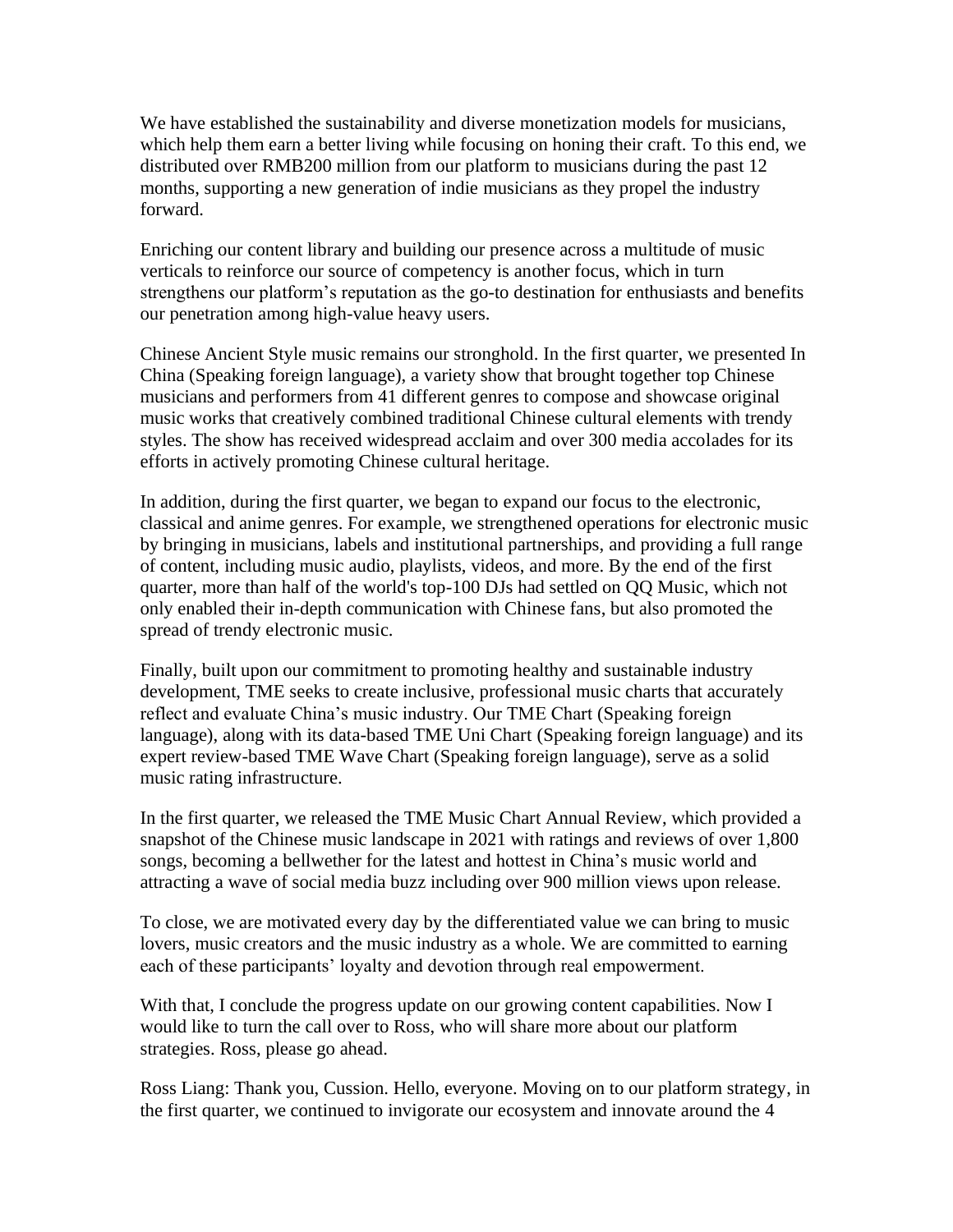pillars of our music entertainment experience: listen, watch, sing and play. Beginning with the smallest details, we continuously polish our products to meet the multi-faceted needs of diverse user cohorts and strive to create a sense of belonging, making our products an uncompromising must-have in our users' daily lives.

With respect to listen, our users' core demand, we are providing innovative and professional product features to elevate users' listening experience. Technology is so deeply embedded in our corporate culture that it has become part of our DNA. QQ Music was the first in China to launch advanced listening functions, including the Digital Music Enhancement Engine, which can significantly improve sound quality with one simple click, and Replay Gain and Gapless Playback, which help equalize music volume and deliver a smoother music listening experience between consecutive song plays, particularly compatible with classical music streaming. These new functions have been well received, as millions of users incorporate these features into their daily practice.

We have also optimized our smart recommendation feature and have become more in tune with our users' tastes, as demonstrated by QQ Music's recommendation penetration rate reaching a new record high by the end of the first quarter, along with recommendation streaming volume and time spent both registered strong double-digit growth year-over-year.

In addition, our upgraded QQ Music Popularity Index, with real-time updates on the number of listeners online, expanded music coverage and additional song information, has considerably strengthened users' sense of participation, with their input directly influencing a song or artist's prominence.

The second pillar of our all-around multi-sensory entertainment experience offering is watch. We are deepening our collaboration with Weixin Video Accounts to create vibrant music scenarios and strengthen music promotion capabilities. In March, Tencent Musician Platform held a large-scale live charity concert during the pandemic, Spring Never Ends (Speaking foreign language). It was an 8-hour uninterrupted marathon performance by 141 groups of well-known artists such as Chen Li, the Good Meimei, and a roster of our musicians.

Supported by Weixin Video Accounts' promotion capabilities and our ability to mobilize resources on our platform, the concert attracted millions of viewers, generating over 30% increase in the number of viewers in participating musicians' live streaming rooms on the event day. We are proud to share by the end of the first quarter, daily video views of Weixin Video Accounts of musicians on our Tencent Musician Platform had exceeded 100 million, representing over 70% increase quarter-over-quarter.

Beyond video, our efforts on the visual front also include the use of the graphics and other formats to enrich streaming content. Bodian Music's comment display function and streaming visualizations are just a few of the many examples launched in the first quarter.

In terms of sing, we were the first in the industry to offer sound tuning without requiring ear-buds (Speaking foreign language), an easy-to-use function that can substantially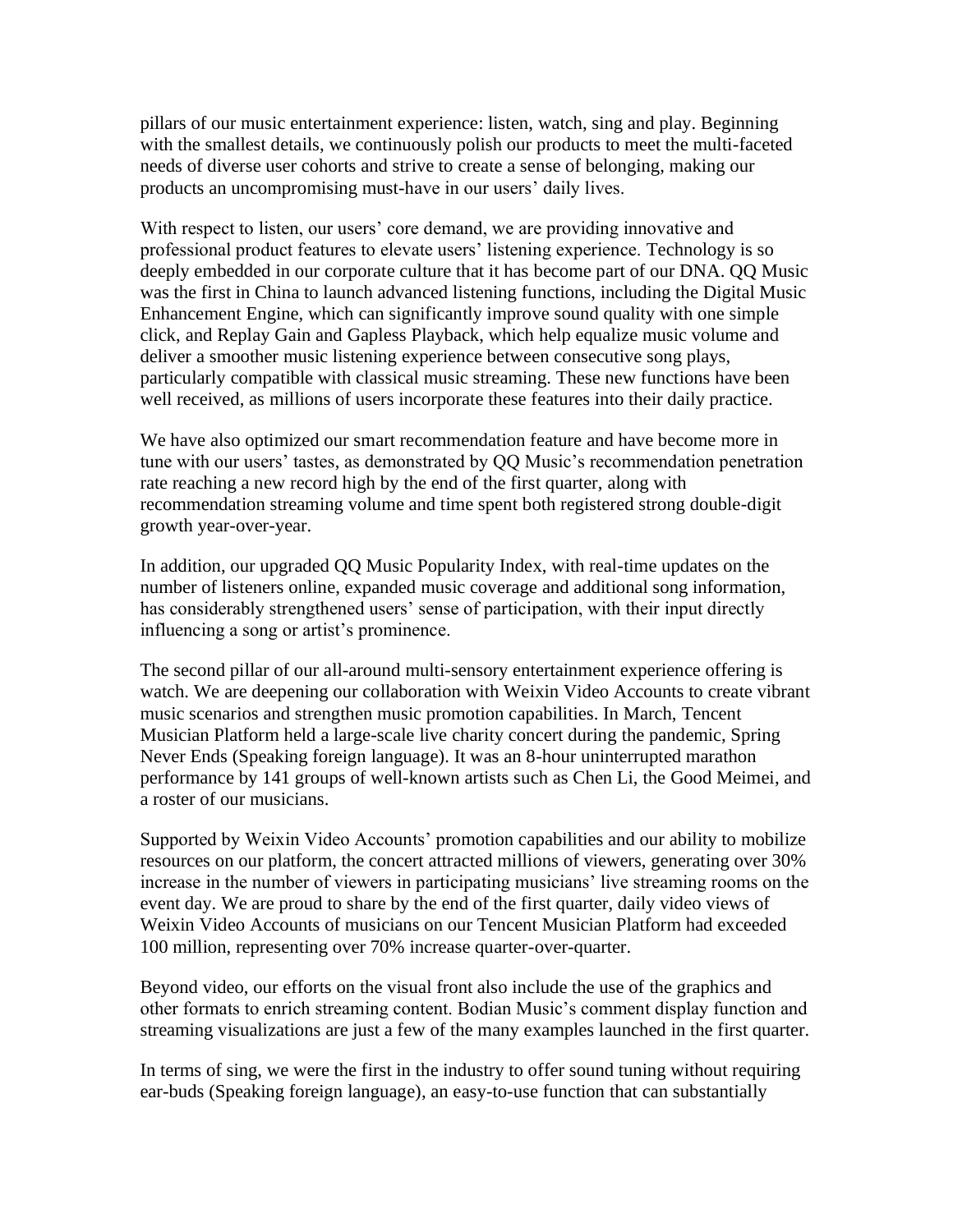improve the sound effects of songs recorded without external devices. Another new feature that has inspired widespread accolades among users is our cloud-based sound mixing (Speaking foreign language), which helps produce nearly studio-quality sound mixing in just 2 minutes after the musical work is uploaded to the cloud.

We have also endeavored to expand music entertainment scenarios, adding more fun play elements to the music entertainment experience. We hosted our first virtual earnings call on TMELAND, and are planning to organize additional featured events, such as virtual avatar concerts and customized events on this exciting new virtual music playground in the second quarter.

In addition, we have pioneered dedicated virtual rooms for artists, including recentlylaunched rooms for Jay Chou and Roy Wang, which provide immersive, interactive social scenarios where fans can listen to their idols' digital albums anytime, anywhere, while posting song reviews, chatting with other fans and displaying self-expressions in virtual avatars.

We are proud to share that through pioneering innovations in the 4 pillars of music entertainment – listen, watch, sing and play – QQ Music has achieved solid initial results, as demonstrated by its continuous year-over-year MAU growth.

Building a complementary component to our music entertainment ecosystem, we continued to grow our long-form audio business with increasingly differentiated content. We are delighted to see mid-and-long-tail podcast hosts flourishing in the TME ecosystem and gaining traction thanks to our large user base. For example, after participating in TME's Podcast Creation Center in 2022, podcast host Lao Shi Qi's audio work of The Northern Time Raiders (Speaking foreign language) racked up 23 million streams within 1 month upon its release and shot to the top of TME's charts, leading to substantially higher financial gains for Lao Shi Qi, and inspiring a growing crowd of mid-and-long-tail creators to join our podcast ecosystem.

Secondly, we enhanced our joint content operation with popular IPs, particularly in TV drama series. Through audiobook artists' participation in the Putong community and more channels, we successfully promoted both the audiobooks and the associated IPs with highlights in the first quarter included (Speaking foreign language) A Lifelong Journey and (Speaking foreign language) Challenges at Midlife and (Speaking foreign language) The Oath of Love. During the release of these hit dramas, TME's long-form audio offerings of the same titles saw their streaming volumes surge.

Going forward, we will leverage our memberships to maximize the monetization potential of long-form audio as we also continue to optimize content ROI and DAU monetization efficiency to improve its profitability. As we drive our business' progress, we remain dedicated to undertaking our social responsibilities to create a better world and promote cultural spirits and create a new model of public welfare through music.

To celebrate the 15th World Autism Day, we launched an autism care charity project, "Shape of Music (Speaking foreign language), which presented a series of artworks such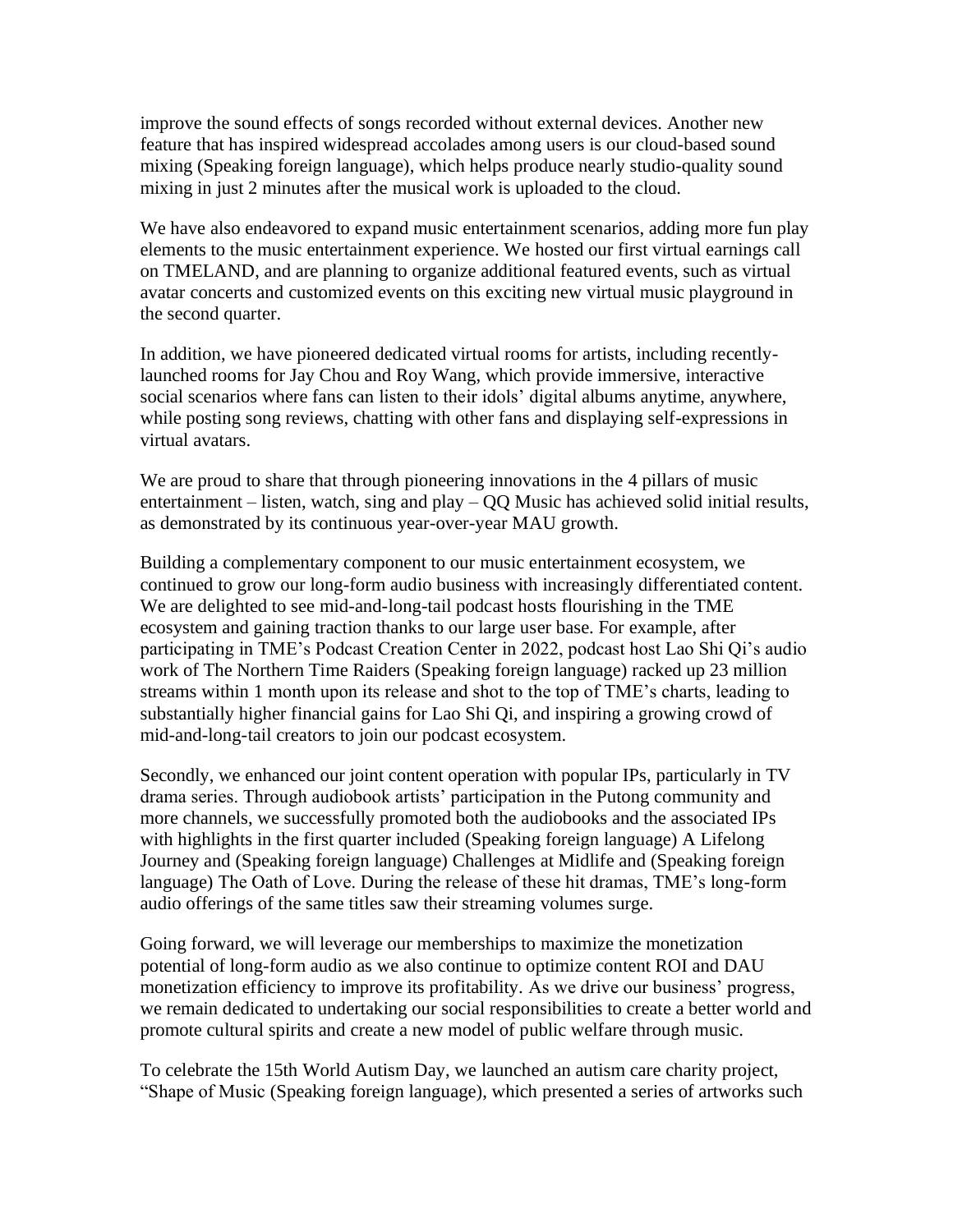as our first public welfare digital collectable single, The Brightest Star (Speaking foreign language), the music album, Symphony of the Galaxy (Speaking foreign language), and the Shape of Music Art Exhibition, allowing music to not only be heard, but also seen and treasured through the crossover of different content and art forms online and offline. The entire net income from this project was donated to autism institutions to advocate for social connections with autism groups.

With that, I'd like to give the floor to Tony to review our business operations. Tony, please go ahead.

Tony Yip: Thank you, Ross. Hello, everyone. In terms of operating results, in the first quarter, our online music MAUs were 604 million, down slightly year-over-year. Despite churn of casual users who opted for other pan-entertainment platforms, we are encouraged by the progress we've made in our original content production capabilities, music catalog and innovative product features, which continued to strengthen the engagement of our core user cohort.

Our IoT service MAUs continued to witness a double-digit year-over-year increase in the first quarter, which was primarily attributable to our comprehensive IoT entertainment content integrating music, singing, live streaming, long-form audio and more. In the first quarter, we worked with Little Genius Smart Watch (Speaking foreign language) and multiple electric vehicle manufacturers, such as NIO (Speaking foreign language) and XPeng (Speaking foreign language), to provide karaoke functionalities on IoT devices.

Due to macro headwinds, our online music revenue decreased year-over-year in the first quarter. However, our fundamentals remain healthy and we successfully sustained our growth momentum in subscriptions. We achieved a net add of 4 million in the first quarter and a paying user penetration rate of 13.2%. At the same time, user retention remained largely stable.

For the remainder of 2022, we are committed to delivering a healthy balance between paying user growth and ARPPU, which reflects the quality of growth of our online music business.

In the first quarter, as the pandemic weighed on our advertising business, we continued to implement innovative, diverse advertising solutions to unlock more ad revenue potential. To fully leverage our large user base, we are testing a free listening mode, where users can listen to songs for 30 minutes for free, with every 15 seconds of video-rewarded ads that they watch.

In addition, our Music Promotion service (Speaking foreign language) and Playlist Bonus Tasks (Speaking foreign language), which allow for accurate targeting of the right audience and increase in streaming volume and popularity of selected songs for a fee, have both achieved early success with strong growth in their daily revenue in-streams.

We also forged ahead with new business models to enrich user experience and monetization avenues. In the first quarter, we launched our Super VIP Membership (Speaking foreign language), which complements the 2 existing tiers of our subscription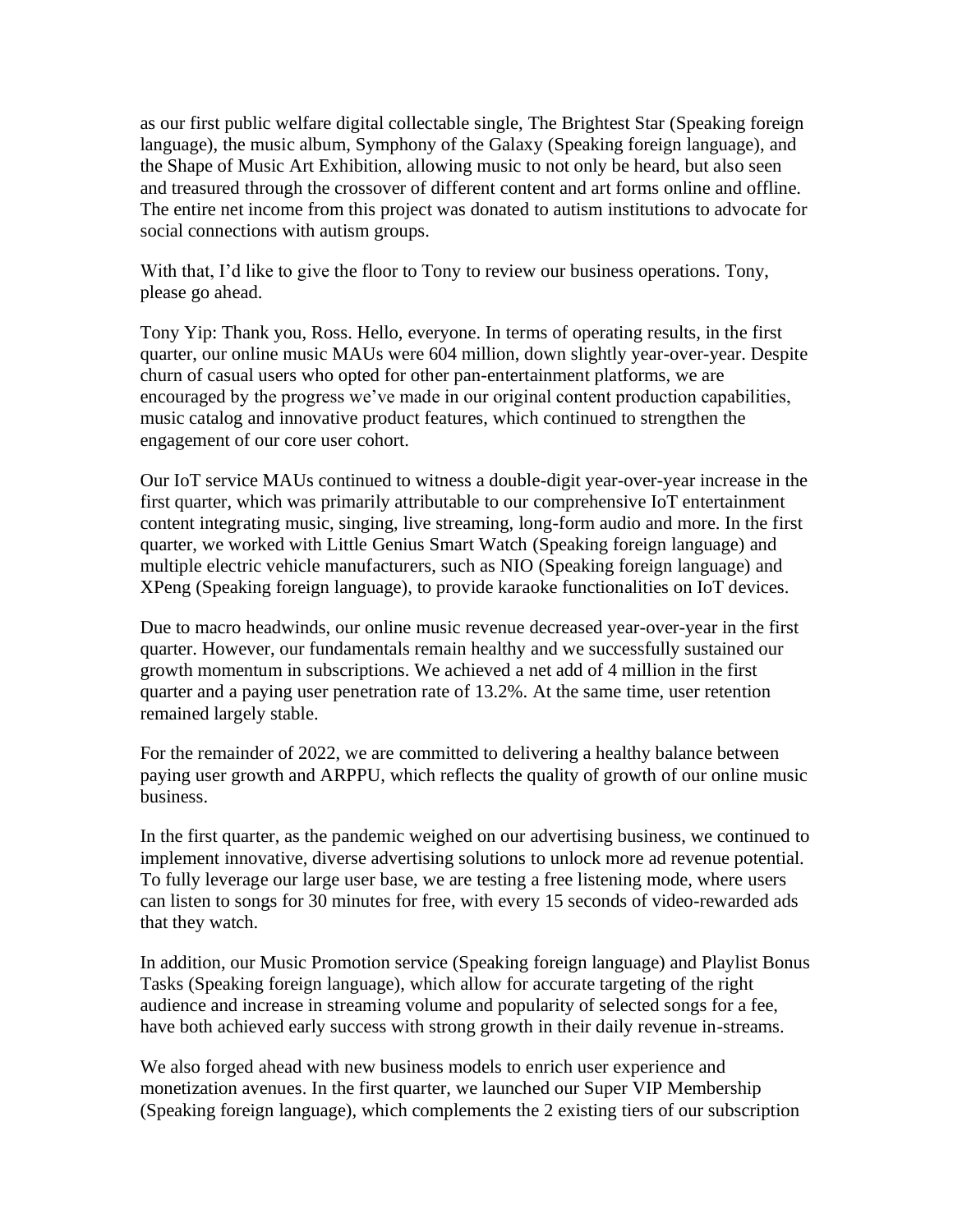plan, and incorporates up to more than 50 privileges, including access to more music and audio content, as well as digital albums for a monthly fee of RMB30.

Additionally, in the first quarter, we continued to explore the tie-ins between celebrity artists with our music pets, digital collectables and Putao Mall.

To captivate more Gen-Z users and cultivate a young and trendy cultural community, we further embraced our deep roots in the college campus scene, and spared no effort in bringing more and more promising voices to be heard with our campus musician cultivation plan Voila! Campus (Speaking foreign language).

In the first quarter, we are particularly proud of the positive impact we have had on female campus musicians included the winner of the First Prize Scholarship of Voila! Campus and Chinese folk-fusion musician Georgina Qian (Speaking foreign language), who created the Chinese Ancient Style original work Mulan (Speaking foreign language) based on the classic heroine. With this song, Georgina bloomed on the CCTV program Sing My Heart (Speaking foreign language), exemplifying female bravery and spiritual power.

We were also instrumental in her collaboration with household names and brands such as the award-winning lyricist Vincent Fang (Speaking foreign language), Lancome (Speaking foreign language), PUBG Mobile (Speaking foreign language), and QQ Speed Mobile (Speaking foreign language) to produce original theme songs, helping her achieve accelerated professional growth and broader recognition.

Now let's turn to our social entertainment services. Both MAUs and paying users were affected during the quarter by seasonality as well as macro headwinds. Facing the fastchanging landscape, we will continue to improve our competitiveness through ongoing product innovations and new initiatives in social entertainment, such as audio live streaming, international expansion and virtual interactive product offerings.

For WeSing, to achieve our goal of making singing more fun and recording more professional, we provided innovative, easy-to-use features and tools to elevate users' singing and playing experience, as well as energize the relationship among our users. Our investments in these innovative singing and playing tools in the past few quarters started to pay off, as the adoption rates of, and the user time spent in our singing room, both improved year-over-year and quarter-over-quarter.

Facing competition for our traditional live streaming services, we will strive to generate more differentiated content and user experiences. Firstly, we continued to make progress in vertical content category expansion. Focusing on the She economy, Kugou Live launched the Goddess Festival event in March, which successfully attracted female users with premium ARPPU to enjoy our audio live streaming rooms.

Our audio livestreaming business achieved a double-digit year-over-year increase in revenues in the first quarter, and will become a key component of our overseas development strategy due to higher monetization efficiency in international markets.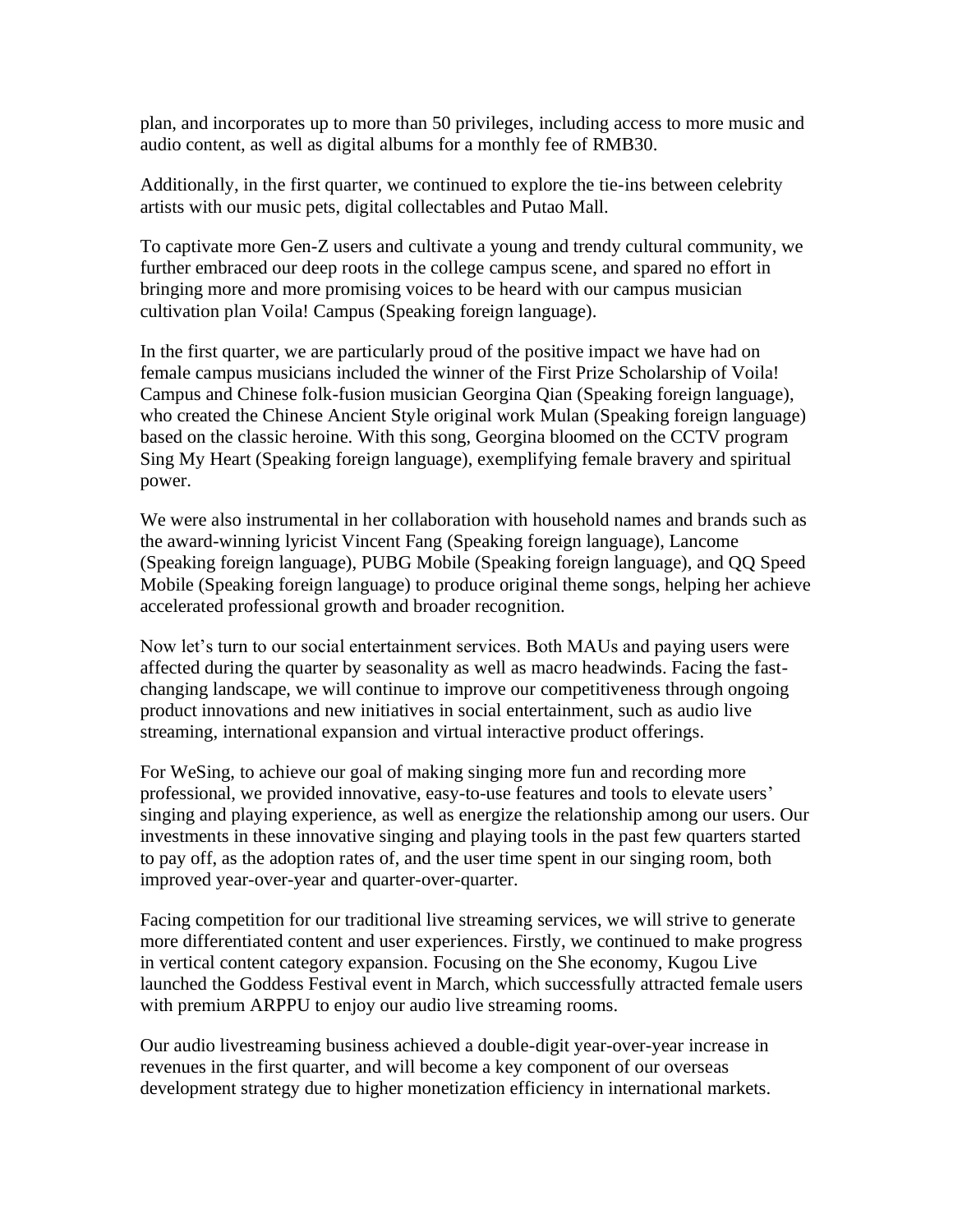We also broadened WeSing's target user base by adding live streaming educational content addressing seniors' online learning and sharing needs, such as lessons on square dancing, calligraphy and traditional Chinese operas.

Secondly, cross-platform collaboration is another way we can differentiate. For example, our first real-time live singing event, Meet, Let's Sing (Speaking foreign language), cohosted by QQ Music Live Streaming and WeSing, brought premium karaoke content to live streaming. QQ Music Live Streaming advanced steadily with the number of hosts increasing rapidly and daily active hosts reaching a record high of 10,000 during the first quarter.

In conclusion, we kicked off 2022 by facing challenges head on, but we remain confident as we execute our dual engine content-and-platform strategy. We will persist in making our ecosystem, our content and our products differentiated and highly specialized, which in turn will help us capture the hearts and minds of hundreds of millions of music lovers and unlock the massive opportunity in front of us.

With that, I would like to turn the call over to Shirley, our CFO, for a closer review of our financials.

Shirley Hu: Thank you, Tony. Hello, everyone. Next, I'll discuss our results from financial perspective. Our total revenues for Q1 2022 were RMB6.6 billion, down by 15% year-over-year and by 12.7% sequentially.

In the first quarter of 2022, our IFRS net profit was RMB649 million and non-IFRS net profit was RMB939 million, which represented a sequential increase of 8%, as a result of our focus on operating efficiency.

In the first quarter of 2022, music subscription business continued healthy growth with revenues of RMB1.99 billion and year-over-year growth of 18%, as we benefitted from expanded sales channels and paying user loyalty due to high-quality content and services we provide. Online music paying users grew to 80.2 million, up 32% year-over-year, representing 4 million net adds sequentially.

Monthly ARPPU was RMB8.3 this quarter, compared to RMB9.3 in the same period last year, as we offered more effective promotions to attract users. Taking out the impact from fewer calendar days in Q1, ARPPU maintained stable sequentially, as we focus on the quality growth of our overall subscription revenues.

Revenues from advertising dropped on year-over-year and sequentially as our advertising business continued to be negatively impacted by the industry adjustment and seasonality. Our advertising revenues were also impacted by the outbreak of Covid-19 and lockdown in some major cities. We are proactively expanding the ad inventories, optimizing ad display, and rolling out innovative advertising formats to manage these challenges.

While we expect ad growth will continue to be impacted in the short term due to headwinds from regulation on splash ads and regional Covid-19 outbreak, we remain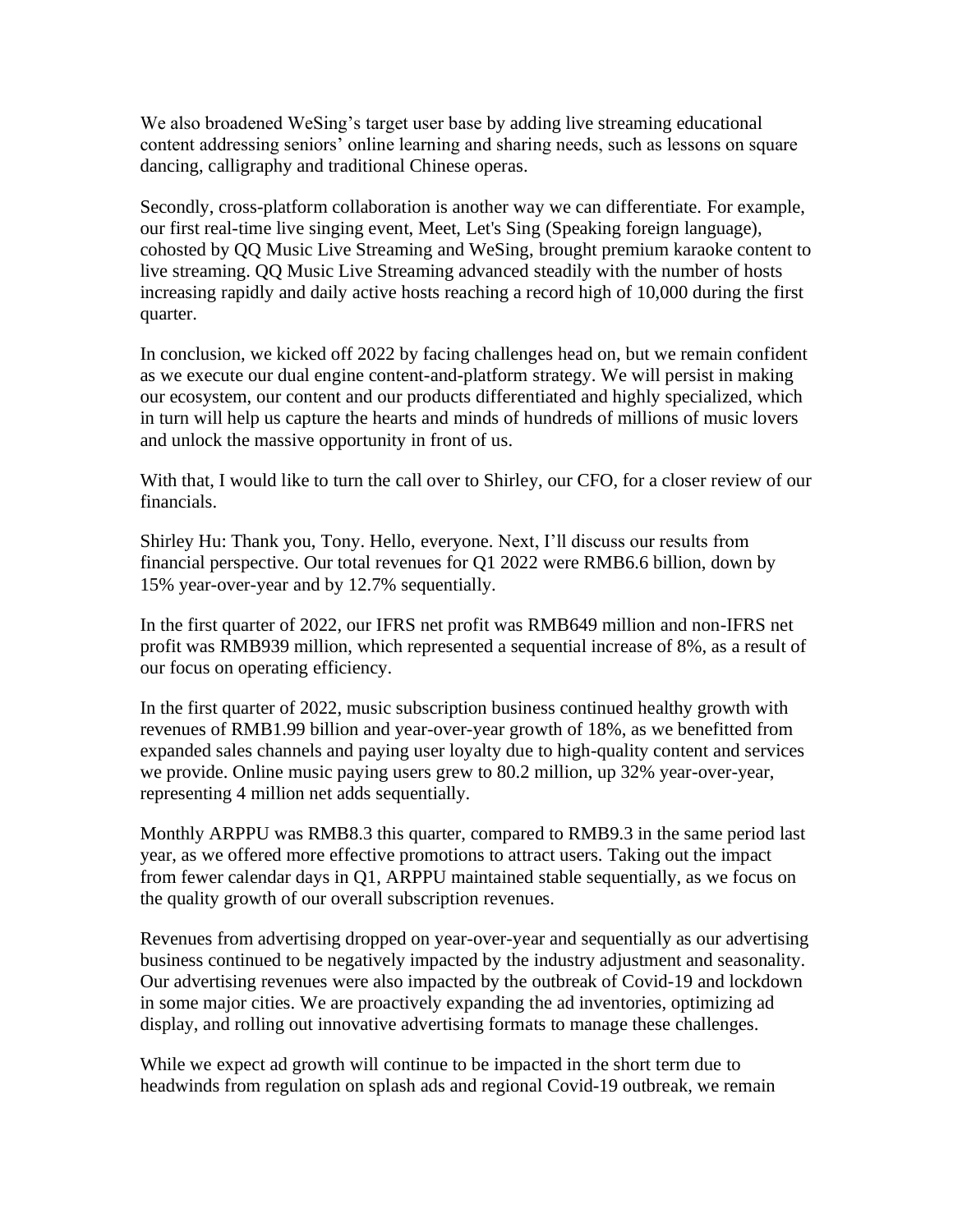confident about the long-term growth potentials, and expect advertising revenue to start recovering in the second half of 2022.

Sublicensing revenues also dropped on a year-over-year basis and sequentially due to restructuring of agreements with certain music labels.

Social entertainment services and other revenues were RMB4 billion, down by 21% yearover-year, as we faced an evolving macro environment and intense competitions from other pan-entertainment platforms. To adapt to the changing environment and to stabilize revenue scale, we have differentiated our content offerings by enriching our virtual interactive product offerings and enriching cross-platform collaboration. And we are also expanding our international footprint as discussed earlier.

Gross margin in Q1 was 28%, down by 3.5% year-over-year due to the following factors: First, given the continuous growth in music subscription revenues, our revenue mix shifted, with revenues from online music, which generally have a lower gross margin, accounting for a higher percentage of revenues. Second, revenues from audio live streaming, whose gross margin was relatively lower, also grew faster and accounted for a higher percentage of revenues. In addition, the decrease of advertising and sublicensing revenues also impacted the margin.

Meanwhile, our tight control on content costs with increased ROI requirements, as well as lower revenue-sharing ratios for social entertainment business, had a favorable impact on gross margin on a sequential basis.

Now moving on to operating expenses, total operating expenses for Q1 2022 were RMB1.3 billion or 20% as a percentage of total revenues, which was relatively stable comparing with last year. Taken out the impact from acquisition of Lazy Audio, operating expenses, as a percentage of revenues, would have been slightly lower yearover-year.

Selling and marketing expenses were RMB330 million, down by 51% year-over-year. During the quarter, we took measures to improve efficiency, closely monitored on the ROI of each promotion channel, better utilized external promotion channels, and leveraged our internal traffic to attract users and promote our brands.

General and administrative expenses were RMB1 billion, up by 15% year-over-year. Excluding the impact of approximately RMB44 million from the acquisition of Lazy Audio, G&A would have increased by 10% year-over-year. The increase was driven by a higher number of employees in R&D as we invested in product enhancements, technology innovations and more diversified product offerings.

Meanwhile, we have been closely monitoring employee-related expenses, and taking actions to improve headcount efficiency, which started bearing fruits this quarter and resulted in a decrease in G&A expenses on a sequential basis.